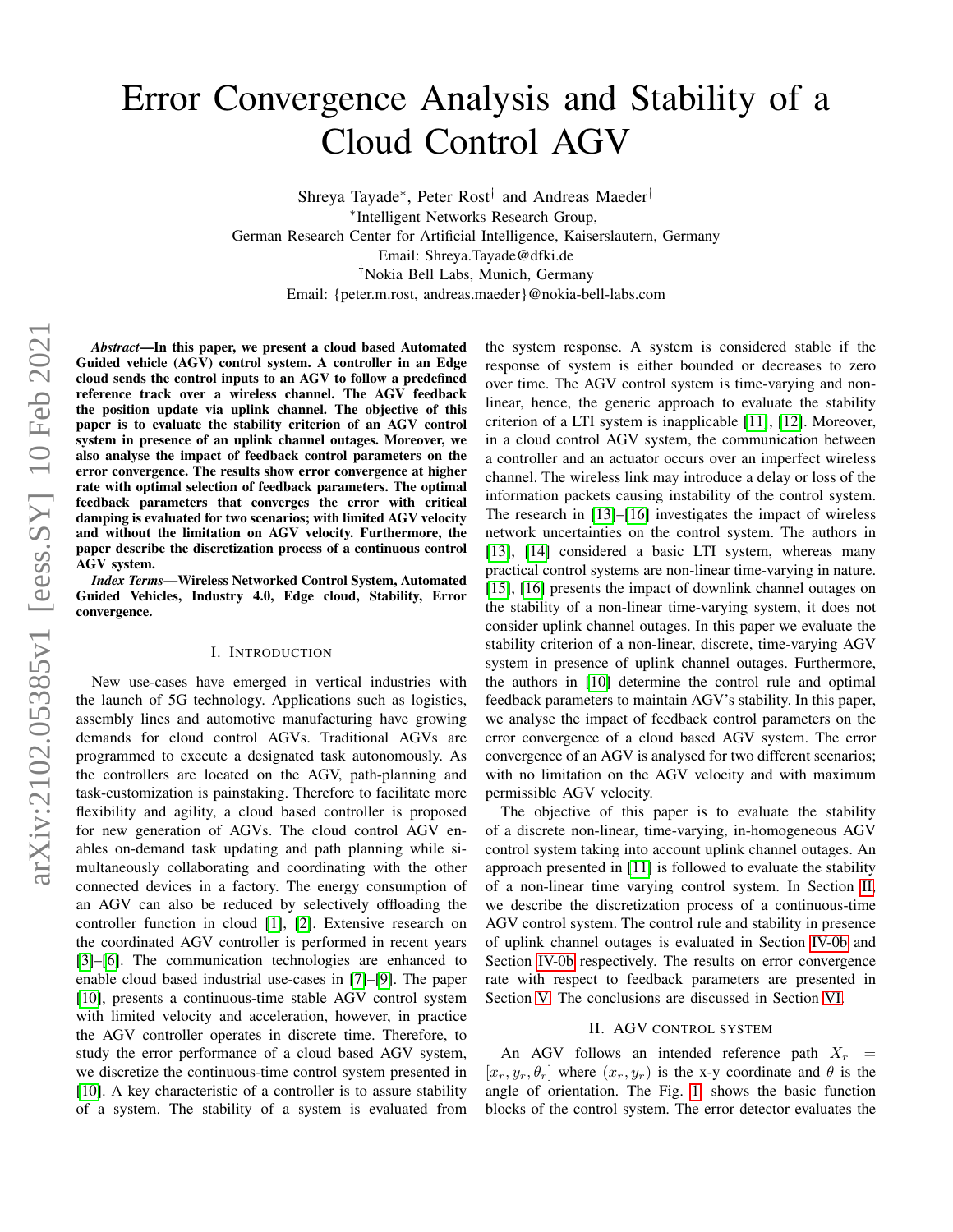<span id="page-1-0"></span>

Figure 1: Discrete system of Cloud Controlled AGV

difference between the actual AGV position and the intended path. The controller generates translational  $\nu$  and rotational velocity  $\omega$  according to the evaluated position error. These velocities are the control inputs applied to an AGV actuator. The AGV attains a new position  $X_c = [x_c, y_c, \theta_c]$  following the application of control inputs. The updated AGV position is feedback to the error detector. The error is sent to the controller and new control inputs are determined. The process continues until the reference path is completed by the AGV. The feedback mechanism direct the error to approach zero, as time goes to infinity.

The paper [\[10\]](#page-5-6) present a continuous-time AGV control system. However, for a cloud controlled AGV, the control inputs and the AGV's position updates are received at discrete time instants over a wireless channel. In this section, a detailed functional description and the mathematical model for each block of a discrete AGV control [1](#page-1-0) is presented.

*a) Error detector:* The error detector evaluates the error  $\epsilon(k)$  between the actual position  $X_c$  of an AGV, to the reference position  $X_r$  at  $k^{th}$  time sample as

$$
\epsilon(k) = \begin{pmatrix} x_e(k) \\ y_e(k) \\ \theta_e(k) \\ -\sin \theta_c(k) & \sin \theta_c(k) & 0 \\ -\sin \theta_c(k) & \cos \theta_c(k) & 0 \\ 0 & 0 & 1 \end{pmatrix} (X_r(k) - X_c(k))
$$
\n(1)

$$
= \mathbf{T_e}(k) \left( X_r(k) - X_c(k) \right),\tag{3}
$$

where  $T_e(k)$  is the rotational matrix,  $x_e$ ,  $y_e$  is the error determined as a result of difference in x, y coordinate, and  $\theta_e$  is the error in the orientation of an AGV.

*b) Controller:* The controller calculates the control input  $u(k) = \left[\nu(k); \omega(k)\right]$  according to the error  $\epsilon(k)$  determined in [\(3\)](#page-1-1) as

<span id="page-1-3"></span>
$$
u(k) = \begin{bmatrix} \nu(k) \\ \omega(k) \end{bmatrix}
$$
  
= 
$$
\begin{bmatrix} \nu_r(k) \cos \theta_e(k) + K_x x_e(k) \\ \omega_r(k) + \nu_r(k) [K_y y_e(k) + K_\theta \sin \theta_e(k)] \end{bmatrix}
$$
, (4)

where  $K_x$  [s<sup>-1</sup>],  $K_y$  [m<sup>-1</sup>] and  $K_\theta$  [m<sup>-1</sup>] are constants which impact the convergence rate of the control system. The stabilized control rule without uplink channel outages is derived in [\[10\]](#page-5-6), in the section [IV,](#page-2-1) we evaluate a stable control rule with uplink channel outages.

*c) State evolution of an AGV:* Following the application of the control inputs  $\nu$  and  $\omega$ , an AGV attains a new position state. The position state evolution of an AGV is described in differential form as

<span id="page-1-2"></span>
$$
\dot{X}_c(t) = \begin{pmatrix} \dot{x}_c(t) \\ \dot{y}_c(t) \\ \dot{\theta}_c(t) \end{pmatrix} = \underbrace{\begin{pmatrix} \cos \theta_c(t) & 0 \\ \sin \theta_c(t) & 0 \\ 0 & 1 \end{pmatrix}}_{\mathbf{J}(t)} u(t) \qquad (5)
$$
\n
$$
\dot{X}_c(t) = \mathbf{J}(t)u(t), \qquad (6)
$$

where  $\dot{x}_c = v_x = \cos \theta_c(t) \cdot v(t)$  is the velocity component in x-direction. The actual position of an AGV is obtained by solving [\(6\)](#page-1-2).

<span id="page-1-1"></span>As shown in the Fig. [1,](#page-1-0) controller at the cloud generates control input  $u(k)$  at time  $t_k = k \cdot T_s$  where  $k = \{0, 1 \dots\}$ , represent the sample point and  $T_s$  as the sampling time. These control inputs  $u(k)$  are sent to the actuator of an AGV over a wireless channel. The discrete control inputs cannot be directly applied to the actuator of an AGV, as the AGV state evolution is a physical process and continuous in time [\(6\)](#page-1-2). The state of an AGV will continuously evolve for the given control input. Therefore, the control inputs are converted into the continuous time by D/A converter. The D/A converter holds the control input  $u(k)$  for the sampling time period  $T_s$ , before it is applied to an actuator. The position state  $X_c$  of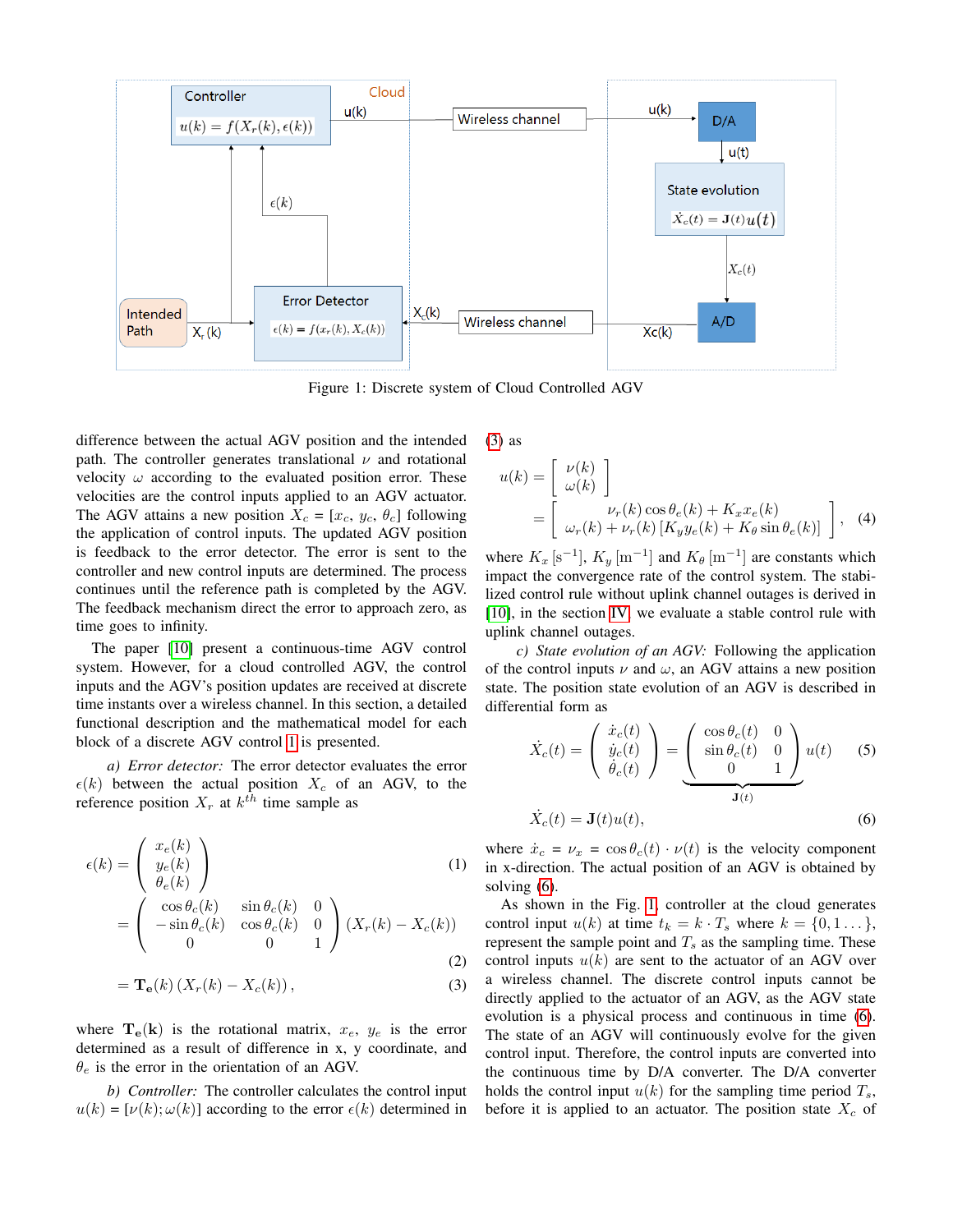an AGV's actuator evolves continuously for the given control inputs  $u(k)$ , although the control inputs  $u(k)$  are constant over a sampling time period  $T_s$ . Furthermore, the current position updates of an AGV are feedback to the controller. These discrete updates are obtained by sampling the position state at  $k<sup>th</sup>$  time instant by A/D converter.

## III. DISCRETIZATION

As the exchange of information between the AGV actuator and cloud controller is in discrete time, it is necessary to evaluate the behavior of the state variables  $X_c(t)$  at these discontinuities. The actual position state  $X_c$  of an AGV at time  $t$ , is obtained by solving the differential equation in  $(6)$ . The control inputs are constant sampling time period  $T_s$  =  $t_{k+1}-t_k$ , the state at any time t, such as  $t_k < t < t_{k+1}$  can be evaluated by integrating the above equation over the time interval  $[t_k t]$ .

$$
\int_{t_k}^t \dot{X}_c(t)dt = \int_{t_k}^t J(t)u(t)dt
$$
\n(7)

 $u(t)$  is constant over the given sampling time period, hence,  $u(t) = u(t_k)$ , is independent of dt.

$$
X_c(t) = X_c(t_k) + \int\limits_{t_k}^t J(t)dt \cdot u(t_k)
$$
 (8)

where  $J(t)$  is a in-homogeneous non-linear system matrix, hence, the integration cannot be solved in a closed form. Therefore, to evaluate the approximate solution to the differential equation, we use piece-wise integration approach. Assuming that the sampling interval  $T_s = t_{k+1} - t_k$ , is small,  $J(t)$  will be linear over this time interval. The equation transforms to

$$
X_c(t) = X_c(t_k) + \int\limits_{t_k}^t J(t)dt \cdot u(t_k)
$$
 (9)

$$
X_c(t) = X_c(t_k) + (t - t_k) \cdot J(t_k) \cdot u(t_k)
$$
 (10)

The position state variable  $X_c(t)$  for a sufficiently low sampling period, at time  $t = t_{k+1}$  is determined as

$$
X_c(t_{k+1}) = X_c(t_k) + T_s \cdot J(t_k) \cdot u(t_k)
$$
 (11)

The time  $t_k$  can be represented in terms of samples as

$$
X_c(k+1) = X_c(k) + T_s \cdot J(k) \cdot u(k) \tag{12}
$$

$$
\left[\begin{array}{c} x_c(k+1) \\ y_c(k+1) \\ \theta_c(k+1) \end{array}\right] = \left[\begin{array}{c} x_c(k) \\ y_c(k) \\ \theta_c(k) \end{array}\right] + T_s \cdot \mathbf{J}(k) \underbrace{\left[\begin{array}{c} \nu(k) \\ \omega(k) \end{array}\right]}_{u(k)} \quad (13)
$$

where  $u(k)$  is the control input at  $k - th$  sample, and  $J(k)$  is

$$
\mathbf{J}(k) = \begin{pmatrix} \cos \theta_c(k) & 0 \\ \sin \theta_c(k) & 0 \\ 0 & 1 \end{pmatrix}.
$$
 (14)

Here,  $\theta_c(k)$  is the orientation of an AGV with respect to the x-axis at the  $k<sup>th</sup>$  sample. Therefore, the equation becomes

<span id="page-2-2"></span>
$$
X_c(k+1) = X_c(k) + T_s \cdot \mathbf{J}(k) \cdot u(k). \tag{15}
$$

The solution in [\(15\)](#page-2-2) is the discrete approximate to evaluate the position state of an AGV at next time instant. The method followed is the Euler's method to solve nonlinear differential equations. The evaluated position state of an AGV is sent to the error detector to evaluate the error.

#### IV. IMPACT OF UPLINK CHANNEL OUTAGES

<span id="page-2-1"></span>*a) Control rule:* The control rule in [\(4\)](#page-1-3) does not consider the impact of wireless channel outages. In this section a control rule and stability criterion are determined with uplink channel outages. For the sake of brevity, downlink channel is assumed perfect. The position update  $X_c(k)$  is transmitted over uplink channel at every  $T_s$  seconds. In presence of an uplink channel outages, the position update  $X_c(k)$  is not successfully received by an error detector at the cloud. The error is therefore calculated with the outdated AGV position  $X_c(k-n_{ul})$ , where  $n_{ul}$  is the number of consecutive channel outages. The error with the outdated position update  $X_c(k - n_{ul})$  is

<span id="page-2-3"></span>
$$
\epsilon_{ul} = \mathbf{T_e}(k - n_{ul})(X_r(k) - X_c(k - n_{ul}))
$$
 (16)  

$$
\begin{bmatrix} x_{e,ul}(k) \\ y_{e,ul}(k) \\ \theta_{e,ul}(k) \end{bmatrix} = \begin{pmatrix} \cos \theta_c(k - n_{ul}) & \sin \theta_c(k - n_{ul}) & 0 \\ -\sin \theta_c(k - n_{ul}) & \cos \theta_c(k - n_{ul}) & 0 \\ 0 & 0 & 1 \end{pmatrix} \times [X_r(k) - X_c(k - n_{ul})]
$$
 (17)

where  $T_e(k)$  is the rotational matrix and  $\epsilon_{ul}$  is the error with uplink channel outages. The new control rule  $u_{ul}$  is generated by substituting the error from [\(16\)](#page-2-3) in [\(4\)](#page-1-3) as

$$
u_{ul}(k) = \begin{bmatrix} \nu_{ul}(k) \\ \omega_{ul}(k) \end{bmatrix}
$$
  
= 
$$
\begin{bmatrix} \nu_r(k) \cos \theta_{e,ul}(k) + K_x x_{e,ul}(k) \\ \omega_r(k) + \nu_r(k) \left[ K_y y_{e,ul}(k) + K_\theta \sin \theta_{e,ul}(k) \right] \end{bmatrix}
$$
(18)

These control inputs  $u_{ul}(k)$  are applied to an AGV actuator therefore new position state at time  $t_{k+1}$  is

<span id="page-2-4"></span>
$$
X_c(k+1) = X_c(k) + T_s \cdot \mathbf{J}(k)u_{ul}(k) \tag{19}
$$

<span id="page-2-0"></span>*b) Error dynamics and Stability:* The control rule in [\(4\)](#page-1-3) is derived such that it can maintain system stability in presence of an error. A system is stable around  $\epsilon = 0$ , if the error  $\epsilon \to 0$ or is bounded. Therefore, we analyse the error convergence by evaluating the error dynamics of an AGV control. The error dynamics of the continuous time system is evaluated by taking the time derivative of error as

$$
\dot{\epsilon}(t) = \begin{pmatrix} \omega(t)y_e(t) - \nu(t) + \nu_r(t)\cos\theta_e(t) \\ -\omega(t)x_e(t) + \nu_r(t)\sin\theta_e(t) \\ \omega_r(t) - \omega(t) \end{pmatrix}, \qquad (22)
$$

[\[10\]](#page-5-6). Substituting the control inputs  $\omega$  and  $\nu$  from [\(4\)](#page-1-3), [\(20\)](#page-3-1) is derived. The non-linear error dynamics in [\(20\)](#page-3-1) are linearized to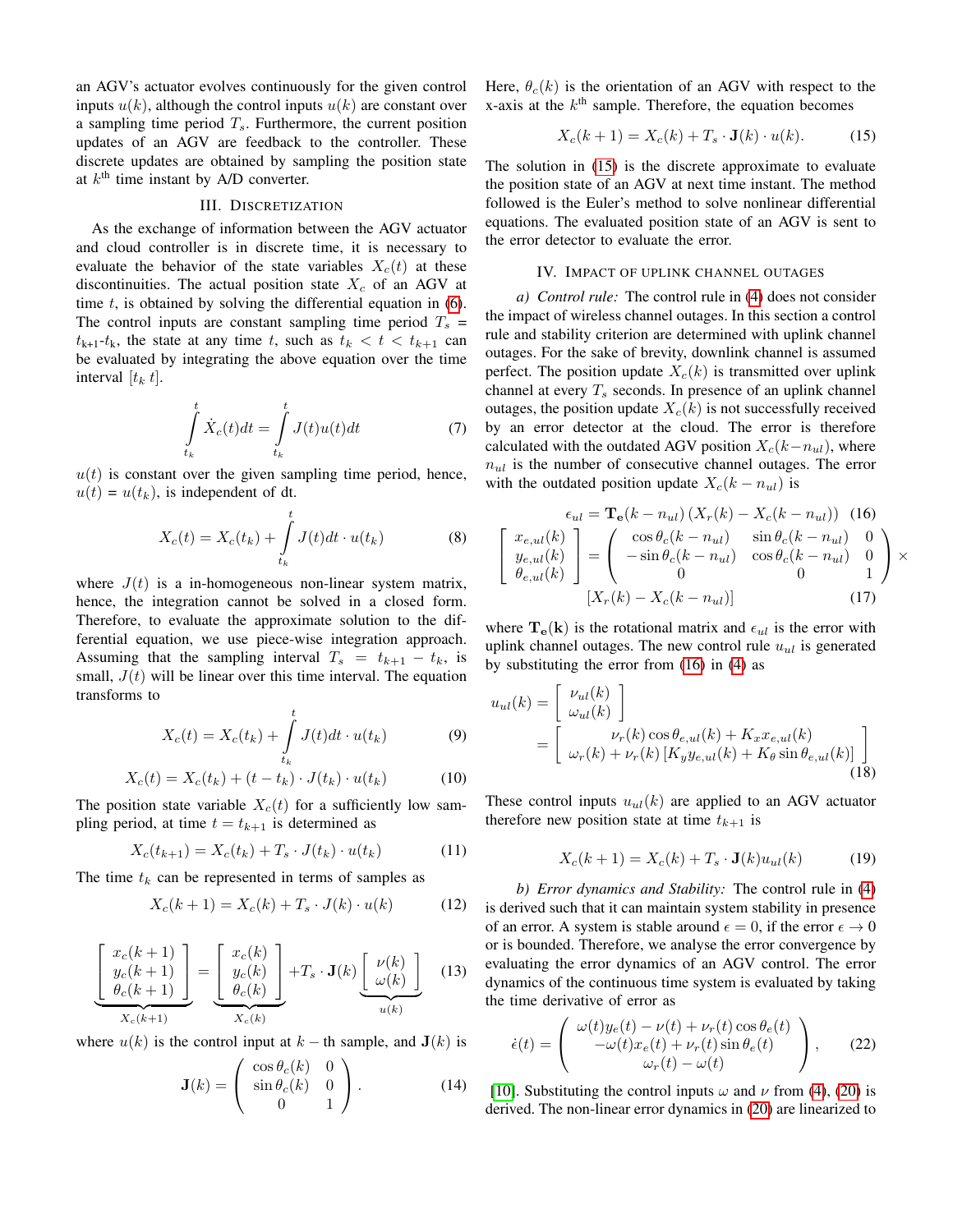$$
\dot{\epsilon}(t) = \begin{pmatrix}\n(\omega_r(t) + \nu_r(t)[K_y y_e(t) + K_\theta \sin \theta_e(t)]) y_e(t) - \nu(t) + \nu_r(t) \cos \theta_e(t) \\
-(\omega_r(t) + \nu_r(t)[K_y y_e(t) + K_\theta \sin \theta_e(t)]) x_e(t) + \nu_r(t) \sin \theta_e(t) \\
\omega_r(t) - \omega_r(t) + \nu_r(t)[K_y y_e(t) + K_\theta \sin \theta_e(t)]\n\end{pmatrix}
$$
\n(20)

<span id="page-3-3"></span>
$$
\mathbf{A}(k) = \begin{pmatrix} 1 - T_s \cdot K_x \cdot \cos\left[\theta_c(k)\right] \cdot \cos\left[\theta_c(k - n_{ul})\right] & -T_s \cdot K_x \cdot \cos\left[\theta_c(k)\right] \cdot \sin\left[\theta_c(k - n_{ul})\right] & -T_s \sin\left[\theta_c(k)\right] \nu_r(k - n_{ul}) \\ -T_s \cdot K_x \cdot \sin\left[\theta_c(k)\right] \cdot \cos\left[\theta_c(k - n_{ul})\right] & 1 - T_s \cdot K_x \cdot \sin\left[\theta_c(k)\right] \cdot \sin\left[\theta_c(k - n_{ul})\right] & T_s \cdot \cos\left[\theta_c(k)\right] \nu_r(k - n_{ul}) \\ T_s \cdot k_y \sin\left[\theta_c(k - n_{ul})\right] \nu_r(k - n_{ul}) & -T_s \cdot k_y \cos\left[\theta_c(k - n_{ul})\right] \nu(k - n_{ul}) & 1 - T_s \cdot k_\theta \nu_r(k - n_{ul}) \end{pmatrix} \tag{21}
$$

the form of [\(23\)](#page-3-2), by taking the Jacobian of differential equation at  $\epsilon = 0$ ,

$$
\dot{\epsilon}(t) = A(t)\epsilon(t) \tag{23}
$$

The system is stable if all the real roots of characteristics equation for A are negative as per the Routh-Hurwitz Criterion. The stability is already proved in [\[10\]](#page-5-6).

*c) Stability with uplink outages:* The error dynamics of a discrete time control system should be known to evaluate the stability criterion with uplink channel outages. The position state evolution with uplink channel outages is derived in [\(19\)](#page-2-4). An equilibrium is reach if the error  $\epsilon_{ul}(k) = 0$ , i.e  $X_r(k+1)$  $-X_c(k+1) = 0$ . We linearize the state space system of [\(19\)](#page-2-4) in the form  $X_c(k+1) = \mathbf{A}(k)X_c(k) + \mathbf{B}(k)u_{ul}(k)$  by taking Jacobian of [\(19\)](#page-2-4) and then substituting  $X_r = X_c$ . The control matrix  $\bf{A}$  is evaluated in [\(21\)](#page-3-3), by taking partial derivatives of [\(19\)](#page-2-4) with respect to  $x_c$ ,  $y_c$  and  $\theta_c$  respectively [\[15\]](#page-5-12). If  $\{\lambda_1(k), \ldots, \lambda_M(k)\}$  = Eig( $\mathbf{A(k)}$ ) are the Eigenvalues of  $\mathbf{A}$ , a (LTI) system is stable if

$$
\forall i, k : 0 < |\lambda_i(k)| < 1 \tag{24}
$$

[\[11\]](#page-5-7), [\[17\]](#page-5-13). To check the stability of a time varying system, the test for stability needs to be repeated for each time step  $k$ as evaluated for downlink channel outages in [\[15\]](#page-5-12), [\[16\]](#page-5-10).

#### V. SIMULATION SETUP AND RESULTS

#### <span id="page-3-0"></span>*A. Simulation setup*

An AGV traces a reference track  $X_r$  shown in Fig. [2a,](#page-4-1) in  $T = 100$  s. The number of steps required to trace the complete track is  $N_{time steps} = T/T_s$ , where  $T_s = 5$  ms. The reference track and the reference velocity  $\nu_r$  for each time step is shown in Fig. [2b.](#page-4-1) In presence of non-zero error, the control inputs are generated according to [\(4\)](#page-1-3) and are applied to the AGV actuators so that the error  $\epsilon(k) \to 0$ , as  $k \to N_{time steps}$ . The optimal selection of feedback parameters  $K_x, K_y$  and  $K_\theta$  is required to immediately reduce the error. The discrete AGV controller is implemented in Matlab.

## *B. Impact of feedback control parameters on error convergence*

To study the impact of feedback control parameters on the error convergence, an error in y-direction,  $y_e = 5$  m is introduced. The controller generates  $\nu$  and  $\omega$  according to [\(4\)](#page-1-3). The parameter  $1/K_x$  is the time constant that directs the rate at which error decreases to 0. In the discrete control,

<span id="page-3-1"></span>Table I: Variable description

<span id="page-3-2"></span>

| Variable          | Description                                |
|-------------------|--------------------------------------------|
| $X_r$             | Reference position vector of an AGV        |
| $\overline{X}_c$  | Actual position vector of an AGV           |
| $\nu$             | <b>Translational velocity</b>              |
| $\omega$          | Rotational velocity                        |
| $\nu_r$           | Reference translational velocity           |
| $\omega_r$        | Reference rotational velocity              |
| $\boldsymbol{u}$  | Control information vector                 |
| $T_{s}$           | Sampling time                              |
| $\overline{T}$    | time to trace complete reference track     |
| $N_{times steps}$ | Total number of timesteps                  |
| $\boldsymbol{k}$  | Time step                                  |
| $\epsilon$        | Position error                             |
| $x_e$             | Position error in x-direction              |
| $y_e$             | Position error in y-direction              |
| $\theta_e$        | Orientation error                          |
| $n_{ul}$          | Consecutive uplink channel outages         |
| $\epsilon_{ul}$   | Error with uplink channel outages          |
| $u_{ul}$          | Control inputs with uplink channel outages |

the parameter  $K_x$  determines the number of steps required to direct an AGV back on the reference track.

*a) No limitation on the translational velocity* ν *:* The Fig. [3a,](#page-4-2) shows the starting position of an AGV is 5 m away from the reference position in y-direction at time step  $k = 1$ . The Fig. [3a,](#page-4-2) shows the tracks followed by AGV when  $K_x$  is increased from 5 /sec to 250 /sec. At lower  $K_x$  more number of steps are required for an AGV to return to the reference track. As  $K_x$  is increased to 25/sec, the convergence rate increases. On further increasing the  $K_x = 250$ /sec, an AGV oscillate before returning to the reference track. The optimal response of an AGV is with no oscillation and higher rate of error convergence. The rate of convergence of y-directional error for varying  $K_x$  is shown in Fig[.3b.](#page-4-2) Furthermore, Fig. [3c](#page-4-2) shows the required velocity at every time step to reduce the error at the rate specified by  $K_x$ . The required  $\nu = -25 \text{ m/s}$ , from time-step  $k = 1$  to  $k = 20$ , with  $K_x = 5$ /sec is very high for an AGV operating on shop floor. Application of such high velocities is not practically feasible, although the error converges in less number of timesteps. Therefore, we evaluate the behaviour of error convergence with limited  $\nu$ .

*b)* Limitation on the translational velocity  $\nu \leq 6 \,\mathrm{m/s}$ *:* The Fig. [3d,](#page-4-2) Fig. [3e](#page-4-2) and Fig. [3f,](#page-4-2) shows the AGV tracks, error convergence and the translational velocity required to navigate an AGV back on the reference track by driving the AGV with maximum permissible velocity of  $6 \text{ m/s}$ . Due to limitation on the AGV velocity, feedback parameter  $K_x$  does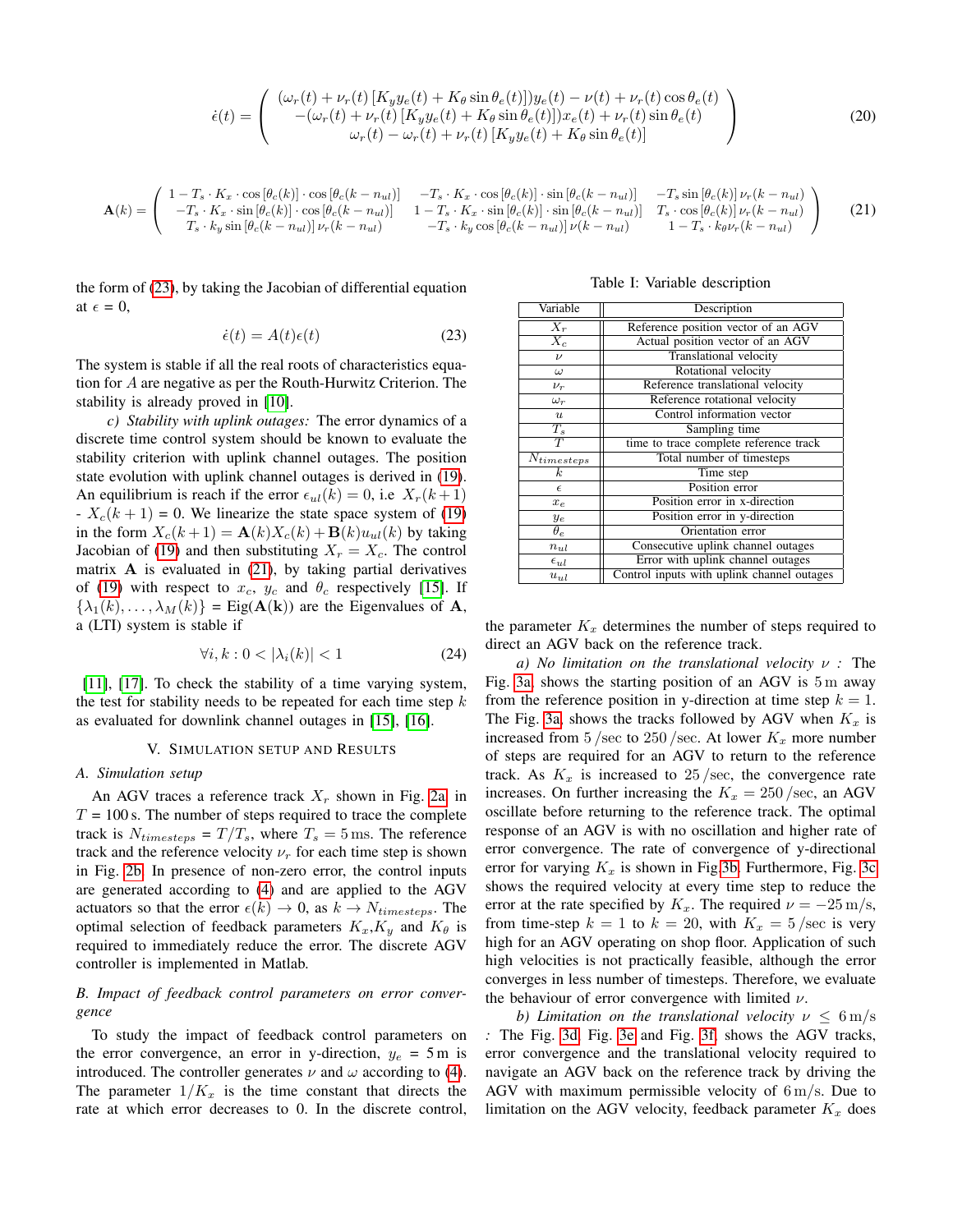<span id="page-4-1"></span>

Figure 2: Reference track and velocity

<span id="page-4-2"></span>

Figure 3: AGV tracks and error convergence

not have a substantial impact on the error convergence. The error convergence with  $K_x = 25/\text{sec}$  and  $K_x = 250/\text{sec}$ , shows similar behaviour of error over time. The response of translational velocity of an AGV is shown in Fig. [3f.](#page-4-2) At lower  $K_x$  the generated control inputs, i.e. the  $\nu$ , gradually approaches the reference velocity. It illustrates a case of overdamped response,where the AGV returns to the reference track gradually and requires more number of time-steps. On contrary, at higher  $K_x = 250$ /sec,  $\nu$  shows under-damped response, it converges by oscillating around the reference velocity, which is not the optimal case. If the oscillations are higher, it takes more time to converge. An optimal case is of critical damping i.e.  $\nu$  converges with less number of timesteps and without oscillation. The optimal convergence is realized at  $K_x = 25$ /sec.

#### VI. CONCLUSIONS

<span id="page-4-0"></span>We consider a practical use-case of an edge cloud AGV control system. A discretization process of a stable continuous time AGV control system is presented. We evaluate the control rule, error dynamics and stability criterion of a discrete cloud control AGV in presence of uplink channel outages. The derived stability criterion shows that the stability of an AGV control is dependent upon the number of consecutive uplink outages and the Eigen values of control matrix A [\(21\)](#page-3-3).